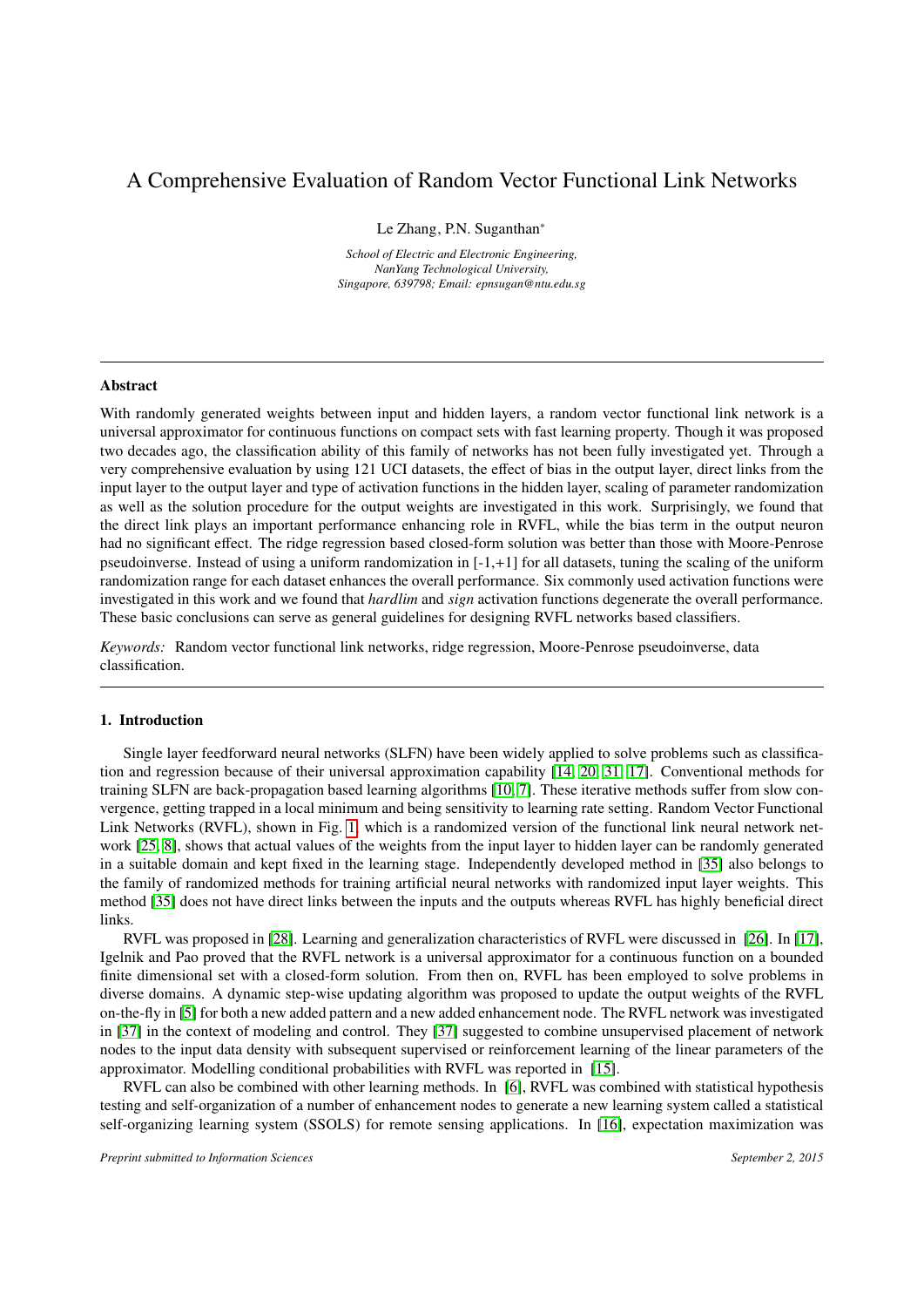combined with RVFL to improve its performance. RVFL has also been investigated in ensemble learning framework. In [\[1\]](#page-11-13), decorrelated RVFL ensemble was introduced based on the negative correlation learning. RVFL based multisource data ensemble for clinker free lime content estimation in rotary kiln sintering processes can be found [\[21\]](#page-11-14). RVFL has also been widely applied to solve real-life problems. In [\[30\]](#page-12-3), the authors reported the performance of a holistic-styled word-based approach to off-line recognition of English language script. Radial basis function neural net and RVFL were combined. Their approach, named as density-based random-vector functional-link net (DBRVFLN), was helpful in improving the performance of the word recognition. In [\[29\]](#page-12-4), RVFL was used in MPEG-4 coder. In [\[38\]](#page-12-5) RVFL was applied for pedestrian detection based on combination of multi-feature. In [\[39\]](#page-12-6), RVFL was combined with Adaboost in the pedestrian detection system. In [\[23\]](#page-11-15), the authors investigated the performance of hardware implementation methods for RVFL. In [\[34\]](#page-12-7), distributed learning of RVFL was proposed where training data is distributed under a decentralized information structure.

Consider an RVFL as demonstrated in Fig. [1.](#page-1-0) As mentioned before, the weights  $a_{ij}$  from the input to the enhance-



Figure 1: The structure of RVFL. The input features are firstly transformed into the enhanced features by the enhancement nodes. Input weights and biases of the enhancement nodes are randomly generated. At the output layer, all the enhanced and original features are concatenated and fed into output neurons.

<span id="page-1-0"></span>ment nodes are randomly generated such that the activation functions  $g(a_j^T x + b_j)$  are not all saturated. Following the approach in [\[1\]](#page-11-13), all the weights are generated with the a uniform distribution within [−*S*, <sup>+</sup>*<sup>S</sup>* ] in this work, where *<sup>S</sup>* is a scale factor to be determined during the parameter tuning stage for each dataset. For RVFL, only the output weights  $\beta$  need to the determined by solving the following problem:

<span id="page-1-2"></span>
$$
t_i = d_i^T \beta, \quad i = 1, 2, ..., P
$$
 (1)

where  $P$  is the number of data samples,  $t$  is the target and  $d$  is the vector version of the concatenation of the original features as well as the random features.<sup>[1](#page-1-1)</sup> Directly solving the problem in Eq. [\(1\)](#page-1-2) may lead to over-fitting. In practice, a regularization on the solution such as regularized least square or preference of the solution with smaller norm [\[3\]](#page-11-16) can be adopted to obtain the solution. RVFL can be roughly divided into 2 classes based on the algorithm to obtain the output weights. One is iterative RVFL, which obtains the output weights in an iterative manner based on the gradient of the error function. The other one is closed-form based RVFL, which obtains the output weights in a single-step. The present work focuses on the closed-form based RVFL because of its efficiency. A straightforward solution within a single learning step can be achieved by the pseudo-inverse [\[17,](#page-11-2) [27\]](#page-11-17), among which Moore-Penrose pseudoinverse,  $\beta = D^+T$ , where *D* and *T* are the matrix versions of the features and targets by stacking the features<br>and targets of all data samples is most commonly used. Another alternative is the *L*2 norm regulari and targets of all data samples, is most commonly used. Another alternative is the *L*2 norm regularized least square (or ridge regression), which solves the following problem:

<span id="page-1-3"></span>
$$
\sum_{i} (t_i - d_i^T \beta)^2 + \lambda ||\beta||^2 ; i = 1, 2, ...P
$$
 (2)

<span id="page-1-1"></span> ${}^{1}$ For notational simplicity, we use the same formulation for all cases no matter whether there are biases in the output neurons since representing the features for the output neurons with  $d = [d, 1]$  is equivalent to having a bias term in the output neurons.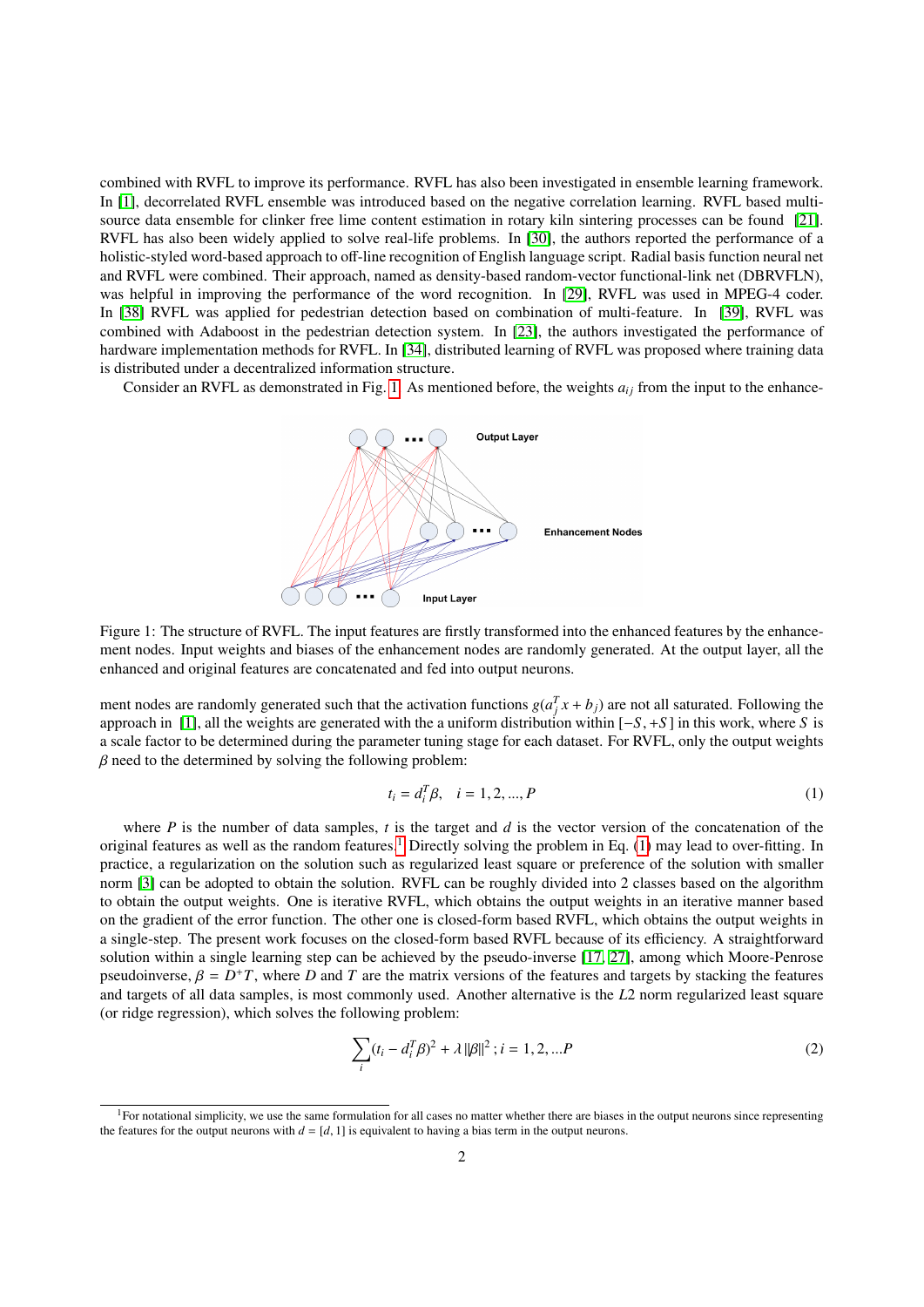The solution is given by  $\beta = D(D^T D + \lambda I)^{-1}T$ , where  $\lambda$  is the regularization parameter to be tuned.<br>Though there are many RVEL variants in the literature, some core features of RVEL remain u

Though there are many RVFL variants in the literature, some core features of RVFL remain unchanged. In this work, We choose the closed-from based RVFL and the following issues are investigated by using 121 UCI datasets as done in [\[11\]](#page-11-18)

- 1. Effect of direct links from the input layer to the output layer.
- 2. Effect of the bias in the output neuron.
- 3. Performance of 6 commonly used activation functions as summarized in Table [1.](#page-2-0)
- 4. Performance of Moore-Penrose pseudoinverse and ridge regression (or regularized least square solutions) for the computation of the output weights.
- 5. Effect of range for randomly generated parameters in hidden neurons.

Issues 1 − 4 in the above list are discussed in Subsection [2.3](#page-4-0) while issue 5 is discussed in Subsection [2.5.](#page-6-0)

| activation function | formulation            |
|---------------------|------------------------|
| sigmoid             | $\sqrt{1+e^{-s}}$      |
| sine                | $y = sine(s)$          |
| hardlim             | $y = (sign(s) + 1)/2)$ |
| tribas              | $y = max(1 -  s , 0)$  |
| radbas              | $y = exp(-s^2)$        |
| sign                | $y = sign(s)$          |

<span id="page-2-0"></span>Table 1: Activation functions used in this work. *s* and *y* are the inputs and outputs, respectively.

# 2. Evaluation Protocol

### *2.1. Datasets*

All 121 datasets are from the UCI repository [\[22\]](#page-11-19). The details of the datasets are summarized in Table [2.](#page-3-0)

We follow the same procedure as in [\[11\]](#page-11-18). Randomized stratified sampling is employed to make sure one training and one test set are generated (each with 50% of the available patterns), where each class has the same number of training and test patterns. Parameter tuning is performed on this couple of sets to identify parameters with the best performance on the test set. There are two parameters in the present work. One is the number of hidden neurons, which is tuned over 3: 203 with a step-size of 20 [\[11\]](#page-11-18). The other one is  $\lambda$  in ridge regression in Eq. [\(2\)](#page-1-3), which is set to be  $2^c$  and C is  $-5$  : 1 : 14 [\[11\]](#page-11-18). Then, with the selected values for the tunable parameters, a 4-fold cross validation is developed using the whole data. However, for some datasets where the training-testing partition is already available (such as annealing and audiology-std, among others), the classifier is trained on the predefined training set and evaluated on the test set. In this case, the test result is calculated on the test set [\[11\]](#page-11-18). Each input feature is normalized by removing the mean value and dividing by its *l*2 norm.

### *2.2. Di*ff*erent RVFL Configurations*

We evaluate 48 different closed-form based RVFL configurations listed as follows:

- 1. RVFL with and without bias in the output neuron.
- 2. RVFL with and without direct link from input layer to output layer.
- 3. The performance of 6 commonly used activation functions as summarized in Table [1.](#page-2-0)
- 4. RVFL with Moore-Penrose pseudoinverse and RVFL with ridge regression.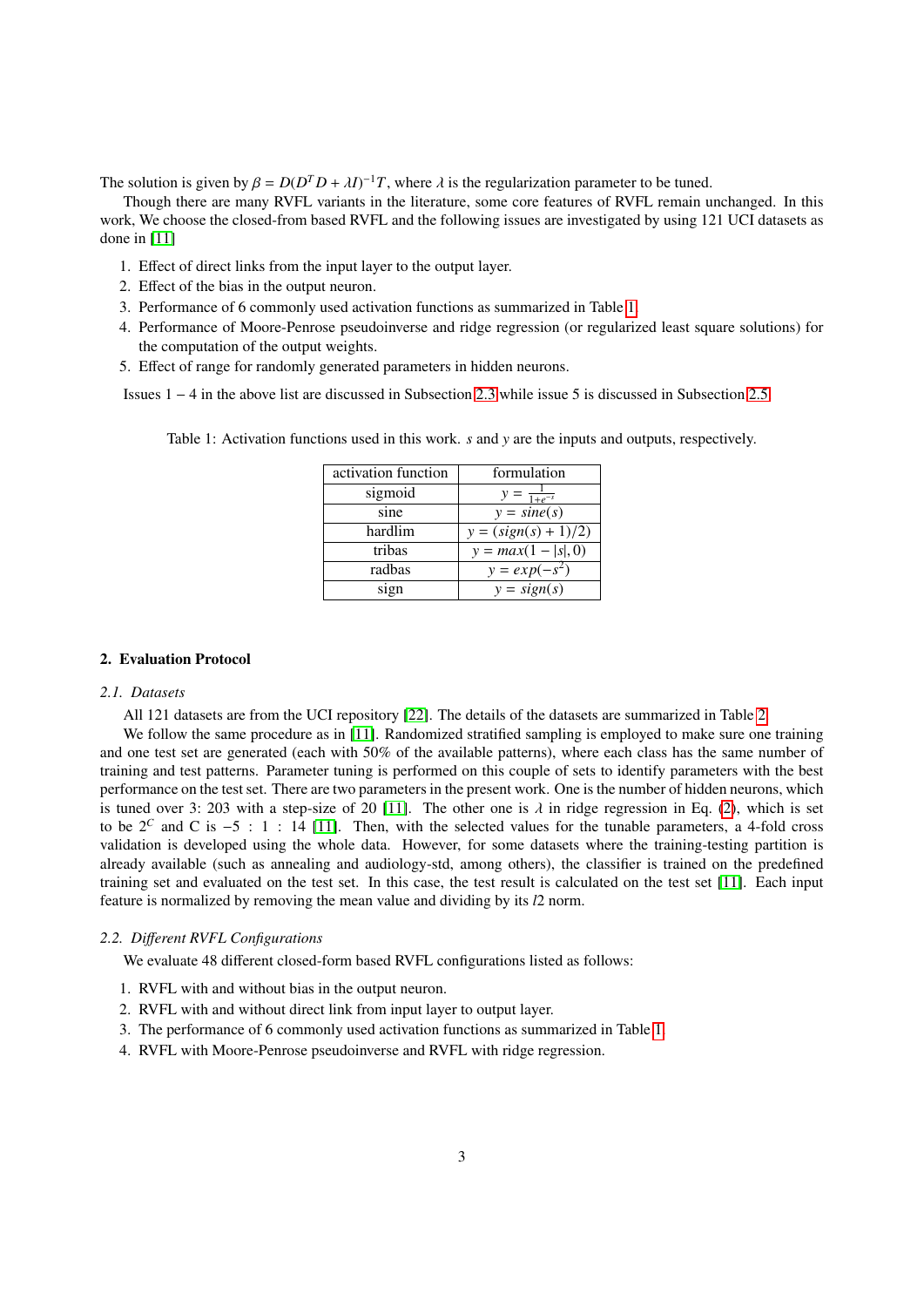| Datasets            | Patterns | Features       | Classes        | Datasets          | Patterns | Features       | Classes        |
|---------------------|----------|----------------|----------------|-------------------|----------|----------------|----------------|
| abalone             | 4177     | $\overline{8}$ | 3              | $mons-1$          | 124      | $\overline{6}$ | $\overline{2}$ |
| ac-inflam           | 120      | 6              | $\overline{c}$ | monks-2           | 169      | 6              | $\overline{c}$ |
| acute-nephritis     | 120      | 6              | $\overline{c}$ | monks-3           | 3190     | 6              | $\overline{c}$ |
| adult               | 48842    | 14             | $\overline{c}$ | mushroom          | 8124     | 21             | $\overline{2}$ |
| annealing           | 798      | 38             | 6              | musk-1            | 476      | 166            | $\overline{c}$ |
| arrhythmia          | 452      | 262            | 13             | musk-2            | 6598     | 166            | $\overline{c}$ |
| audiology-std       | 226      | 59             | 18             | nursery           | 12960    | 8              | 5              |
| balance-scale       | 625      | $\overline{4}$ | 3              | oocMerl2F         | 1022     | 25             | 3              |
| balloons            | 16       | $\overline{4}$ | $\overline{c}$ | oocMerl4D         | 1022     | 41             | $\overline{c}$ |
| bank                | 45211    | 17             | $\overline{c}$ | oocTris2F         | 912      | 25             | $\overline{c}$ |
| blood               | 748      | $\overline{4}$ | $\overline{c}$ | oocTris5B         | 912      | 32             | 3              |
| breast-cancer       | 286      | 9              | $\overline{2}$ | optical           | 3823     | 62             | 10             |
| bc-wisc             | 699      | 9              | $\overline{2}$ | ozone             | 2536     | 72             | $\overline{c}$ |
| bc-wisc-diag        | 569      | 30             | $\overline{2}$ | page-blocks       | 5473     | 10             | 5              |
| bc-wisc-prog        | 198      | 33             | $\overline{c}$ | parkinsons        | 195      | 22             | $\overline{c}$ |
| breast-tissue       | 106      | 9              | 6              | pendigits         | 7494     | 16             | 10             |
| car                 | 1728     | 6              | $\overline{4}$ | pima              | 768      | 8              | $\overline{c}$ |
| ctg-10classes       | 2126     | 21             | 10             | pb-MATERIAL       | 106      | 4              | 3              |
| ctg-3classes        | 2126     | 21             | 3              | pb-REL-L          | 103      | $\overline{4}$ | 3              |
| chess-krvk          | 28056    | 6              | 18             | pb-SPAN           | 92       | $\overline{4}$ | 3              |
| chess-krvkp         | 3196     | 36             | $\overline{c}$ | pb-T-OR-D         | 102      | $\overline{4}$ | $\overline{c}$ |
| congress-voting     | 435      | 16             | $\overline{c}$ | pb-TYPE           | 105      | 4              | 6              |
| conn-bench-sonar    | 208      | 60             | $\overline{2}$ | planning          | 182      | 12             | $\mathfrak{2}$ |
| conn-bench-vowel    | 528      | 11             | 11             | plant-margin      | 1600     | 64             | 100            |
| connect-4           | 67557    | 42             | $\overline{2}$ | plant-shape       | 1600     | 64             | 100            |
| contrac             | 1473     | 9              | 3              | plant-texture     | 1600     | 64             | 100            |
| credit-approval     | 690      | 15             | $\overline{c}$ | post-operative    | 90       | 8              | 3              |
| cylinder-bands      | 512      | 35             | $\overline{2}$ | primary-tumor     | 330      | 17             | 15             |
| dermatology         | 366      | 34             | 6              | ringnorm          | 7400     | 20             | $\mathfrak{2}$ |
| echocardiogram      | 131      | 10             | $\overline{c}$ | seeds             | 210      | $\overline{7}$ | 3              |
| ecoli               | 336      | $\overline{7}$ | 8              | semeion           | 1593     | 256            | 10             |
| energy-y1           | 768      | 8              | 3              | soybean           | 307      | 35             | 18             |
| energy-y2           | 768      | 8              | 3              | spambase          | 4601     | 57             | $\overline{c}$ |
| fertility           | 100      | 9              | $\overline{c}$ | spect             | 80       | 22             | $\overline{c}$ |
| flags               | 194      | 28             | 8              | spectf            | 80       | 44             | $\overline{c}$ |
| glass               | 214      | 9              | 6              | st-aus-credit     | 690      | 14             | $\overline{c}$ |
| haberman-survival   | 306      | 3              | $\overline{c}$ | st-german-credit  | 1000     | 24             | $\overline{c}$ |
| hayes-roth          | 132      | 3              | 3              | st-heart          | 270      | 13             | $\overline{c}$ |
| heart-cleveland     | 303      | 13             | 5              | st-image          | 2310     | 18             | $\tau$         |
| heart-hungarian     | 294      | 12             | $\overline{c}$ | st-landsat        | 4435     | 36             | 6              |
| heart-switzerland   | 123      | 12             | $\overline{2}$ | st-shuttle        | 43500    | 9              | $\overline{7}$ |
| heart-va            | 200      | 12             | 5              | st-vehicle        | 846      | 18             | $\overline{4}$ |
| hepatitis           | 155      | 19             | $\overline{c}$ | steel-plates      | 1941     | 27             | $\tau$         |
| hill-valley         | 606      | 100            | $\sqrt{2}$     | synthetic-control | 600      | 60             | 6              |
| horse-colic         | 300      | 25             | $\overline{c}$ | teaching          | 151      | 5              | 3              |
| ilpd-indian-liver   | 583      | 9              | $\overline{c}$ | thyroid           | 3772     | 21             | 3              |
| image-segmentation  | 210      | 19             | $\overline{7}$ | tic-tac-toe       | 958      | 9              | $\overline{c}$ |
| ionosphere          | 351      | 33             | $\overline{c}$ | titanic           | 2201     | 3              | $\overline{c}$ |
| iris                | 150      | $\overline{4}$ | 3              | rains             | 10       | 28             | $\sqrt{2}$     |
| led-display         | 1000     | $\overline{7}$ | 10             | twonorm           | 7400     | 20             | $\overline{c}$ |
| lenses              | 24       | $\overline{4}$ | 3              | vc-2classes       | 310      | 6              | $\overline{c}$ |
| letter              | 20000    | 16             | 26             | vc-3classes       | 310      | 6              | 3              |
| libras              | 360      | 90             | 15             | wall-following    | 5456     | 24             | $\overline{4}$ |
| low-res-spect       | 531      | 100            | 9              | waveform          | 5000     | 21             | 3              |
| lung-cancer         | 32       | 56             | 3              | waveform-noise    | 5000     | 40             | 3              |
| lymphography        | 148      | 18             | $\overline{4}$ | wine              | 179      | 13             | 3              |
| magic               | 19020    | 10             | $\overline{c}$ | w-qua-red         | 1599     | 11             | 6              |
| mammographic        | 961      | 5              | $\overline{c}$ | w-qua-white       | 4898     | 11             | $\overline{7}$ |
| miniboone           | 130064   | 50             | $\overline{c}$ | yeast             | 1484     | 8              | 10             |
| molec-biol-promoter | 106      | 57             | $\overline{c}$ | ZO <sub>O</sub>   | 101      | 16             | 7              |
| molec-biol-splice   | 3190     | 60             | 3              |                   |          |                |                |

<span id="page-3-0"></span>Table 2: Datasets used in this work

Details of the datasets. Some keys are: ac-inam=acute-inammation, bc=breastcancer, congress-vot= congressional-voting, ctg=cardiotocography, conn-benchsonar/ vowel= connectionist-benchmark-sonar-mines-rocks/vowel-deterding, pb=pittsburg-bridges, st=statlog, aus=australian, vc=vertebral-column, w-qua=wine-quality.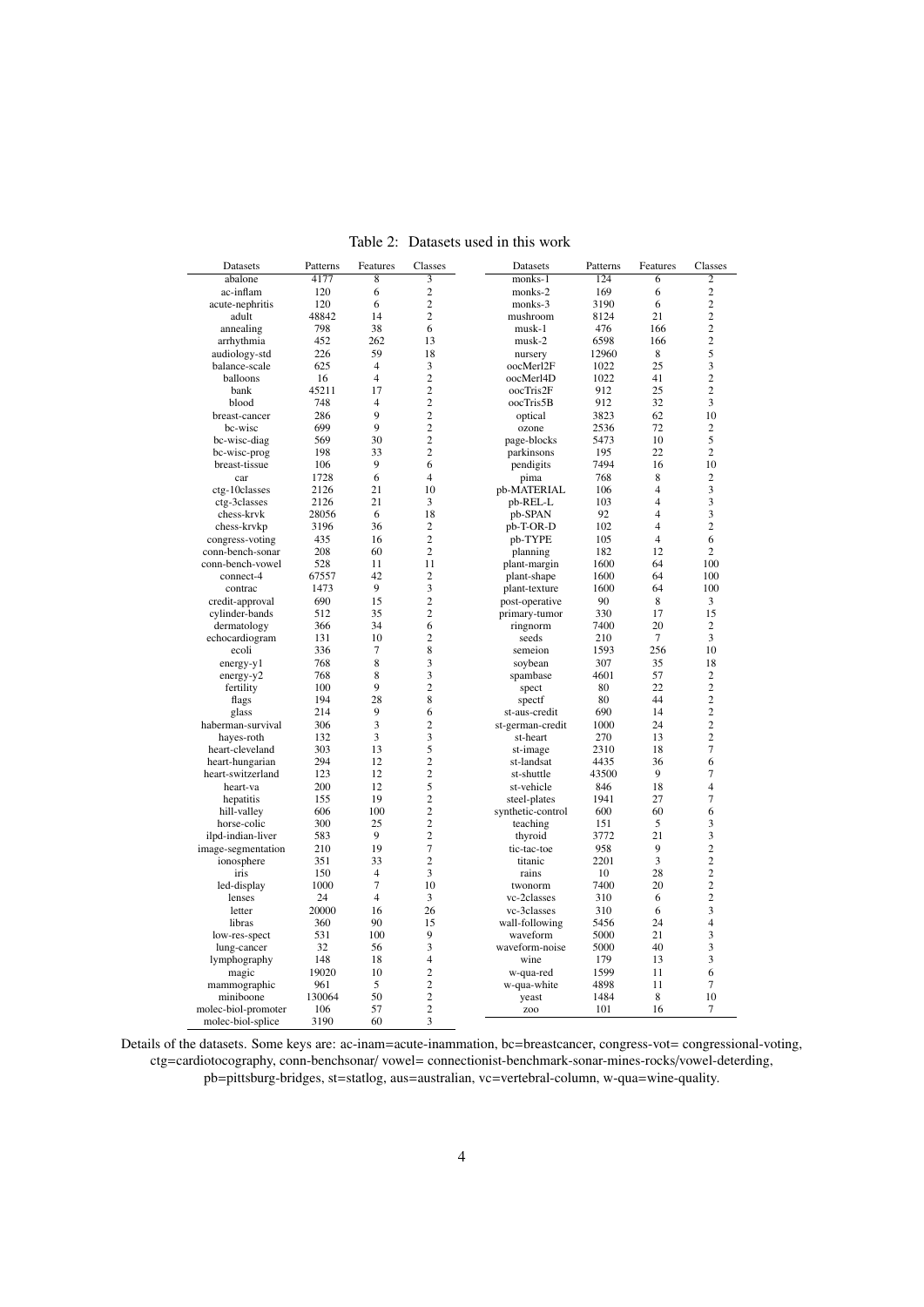### <span id="page-4-0"></span>*2.3. Results and Discussion*

Due to page limits, the detailed accuracy for each method is omitted in this paper and it can be downloaded from the authors' homepage<sup>[2](#page-4-1)</sup>. In the following, we summarize the overall performance of the variants based on their rank on each dataset. The most straightforward way to compare classifiers is to compute the average accuracies over all datasets. However, their averages are meaningless if the results on different datasets are not comparable. Moreover, averaging of accuracies is also susceptible to outliers. They allow a classifier's excellent performance on one dataset to compensate for poor performance. Further, a total failure on one problem can submerge fair results on most others [\[9\]](#page-11-20). Hence, in this study, we follow the method in [\[9\]](#page-11-20), and use the rank of each classifier to reflect its performance [\[11\]](#page-11-18). This approach ranks the algorithms for each data set separately, the best performing algorithm getting the rank of 1, the second best rank 2..., average ranks are assigned in case of ties. Based on the 121 rankings, we summarize the overall ranking of each method in Table [3.](#page-5-0)

In order to give a detailed analysis of the results, we follow the method in [\[9\]](#page-11-20) to test the significance of their differences. The statistical test is based on Friedman test. The Friedman test [\[12,](#page-11-21) [13\]](#page-11-22) is a non-parametric equivalent of the repeated-measures ANOVA. It ranks the algorithms for each dataset separately, (the best performing algorithm getting the rank of 1, the second best rank 2 and so on), as shown in Table [3.](#page-5-0) In case of ties, average ranks are assigned. Let  $r_i^j$  $i$  be the rank of the  $j<sup>th</sup>$  of *k* algorithms on the *i*<sup>th</sup> of *N* datasets. The Friedman test compares the average ranks of algorithms,  $R_j = \sum_i r_i^j$  $\mathbf{F}_i$ . The null-hypothesis states that all the algorithms are equivalent and so their ranks  $R_j$  should be equal. Let *N* and *k* denotes the number of algorithms and datasets respectively, when *N* and *k* are large enough, the Friedman statistic.

$$
\chi_F^2 = \frac{12N}{k(k+1)} \left[ \sum_j R^2_j - \frac{k(k+1)^2}{4} \right],\tag{3}
$$

is distributed according to  $\chi_F^2$  with  $k - 1$  degrees of freedom under the null-hypothesis. In that case, Friedman's  $\chi_F^2$ <br>is undesirably conservative. A better statistic is: is undesirably conservative. A better statistic is:

<span id="page-4-3"></span>
$$
F_F = \frac{(N-1)\chi_F^2}{N(k-1) - \chi_F^2},\tag{4}
$$

which is distributed according to the *F*-distribution with  $k - 1$  and  $(k - 1)(N - 1)$  degrees of freedom.

If the null-hypothesis is rejected, which means the differences among the algorithms are statistically significant, the Nemenyi post-hoc test [\[24\]](#page-11-23) can be used to check whether the performance of two among *k* classifiers is significantly different. If the corresponding average ranks of two different algorithms differ by at least the critical difference

<span id="page-4-2"></span>
$$
CD = q_{\alpha} \sqrt{\frac{k(k+1)}{6N}},\tag{5}
$$

the performances of them are considered as significantly different. In Eq. [\(5\)](#page-4-2), critical values  $q_\alpha$  are based on the the performances of them are considered as significantly different. In Eq. (5), critical values  $q_{\alpha}$  are Studentized range statistic divided by  $\sqrt{2}$ .  $\alpha$  is the significance level and is set to be 0.05 in this work

### *2.3.1. E*ff*ect of Direct Link and Bias*

We report in this section the effect of the direct link and bias in various RVFL configurations. In order to have reasonable comparisons, we keep other issues (the activation functions and the solution for the output weights) fixed. In Table [3,](#page-5-0) each column stands for an RVFL variant based on direct link and bias. Interestingly, we find that the superiority of the bias cannot be observed. However, the direct link is much more important than the bias term. It can be easily demonstrated that the 5*th* − 6 *th* columns have lower ranks than those in 3*rd* − 4 *th* columns. The direct link from the input layer to the output layer can serve as a regularization for the randomization thereby making the RVFL to achieve overall better performance than the RVFL variants without the direct link.

In our case  $(k = 4, N = 121)$ , the critical values for the *F* distribution with 3 and 360 degrees of freedom is 2.6 and CD for the Nemenyi test is 0.4264. So, for those rows with *F* value larger than 2.6, their difference is statistically significant. Further in those rows, the pair of columns whose ranks differ by more than 0.4264 are statistically significantly different. In Table [4,](#page-6-1) we summarize the statistical significance of the rank differences for those rows where the *F* value is larger than 2.6.

<span id="page-4-1"></span><sup>2</sup>http://www.ntu.edu.sg/home/EPNSugan/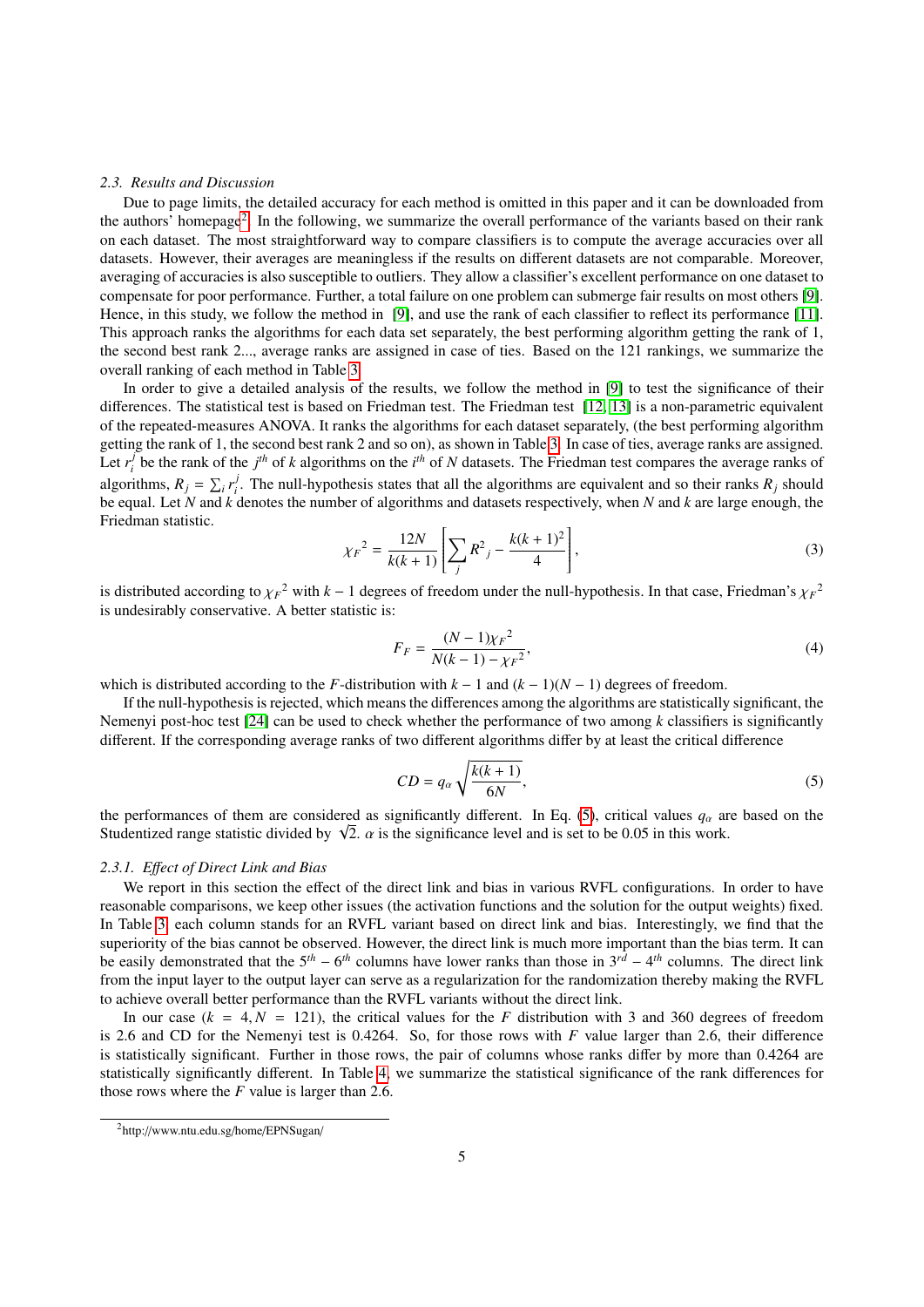| solution $&$                   |                     | -bias,   | $+ bias,$ | -bias,                | +bias,       | $F$ value $^6$ |
|--------------------------------|---------------------|----------|-----------|-----------------------|--------------|----------------|
|                                | activation function | $-link2$ | $-link3$  | $+$ link <sup>4</sup> | $+$ link $5$ |                |
|                                | sigmoid             | 2.7975   | 2.7025    | 2.3306                | 2.1694       | 6.7829         |
| Regression                     | sine                | 2.5868   | 2.6033    | 2.4174                | 2.3926       | 0.8843         |
|                                | hardlim             | 3.0785   | 3.0702    | 1.9091                | 1.9421       | 43.0537        |
|                                | tribas              | 2.6901   | 2.6736    | 2.2810                | 2.3554       | 3.3333         |
|                                | radbas              | 2.6612   | 2.6405    | 2.3182                | 2.3802       | 2.2775         |
| Ridge                          | sign                | 3.0455   | 3.0372    | 1.9545                | 1.9628       | 36.7475        |
|                                | sigmoid             | 2.5868   | 2.5620    | 2.3926                | 2.4587       | 0.5639         |
|                                | sine                | 2.5702   | 2.6612    | 2.2769                | 2.4917       | 1.9702         |
|                                | hardlim             | 3.0785   | 3.0785    | 1.9732                | 1.9298       | 43.8826        |
|                                | tribas              | 2.5620   | 2.6116    | 2.4008                | 2.4256       | 0.7646         |
| Moore-Penrose<br>pseudoinverse | radbas              | 2.5000   | 2.7066    | 2.4008                | 2.3926       | 1.5576         |
|                                | sign                | 3.0950   | 3.0289    | 1.9404                | 1.9256       | 40.6768        |

<span id="page-5-0"></span>Table 3: Average rank values  $<sup>1</sup>$  based on classification accuracies of RVFL</sup> variants.

<sup>1</sup> Each row represents a distinct comparison. Lower value indicates higher accuracy.

<sup>2</sup> RVFL without bias and without direct link.

<sup>3</sup> RVFL with bias and without direct link.

<sup>4</sup> RVFL without bias and with direct link.

<sup>5</sup> RVFL with bias and with direct link.

 $6$  Statistic value derived from Eq.  $(4)$ .

# *2.3.2. Activation Function*

In this section, we give a detailed analysis of different activation functions. Following the similar procedure introduced in section [2.3](#page-4-0) to test the significance of difference of classifier's performance, it is easy to get the critical value for *F* distribution with 5 and 600 degrees of freedom as 2.21 and the CD for the following Nemenyi test as 0.6196.

From Table [5,](#page-7-0) we can see that the *radbas* activation function always achieves better performance in all cases. *hardlim* and *sign* activation functions lead to the penultimate worst and the worst performances, respectively. For Ridge Regression based methods, there is a clear pattern

$$
radbas > sine > tribas > sig > hardlim > sign \tag{6}
$$

where ">" means that the method on the left performs better than the method on the right. However, for the Moore-Penrose pseudoinverse based methods, *tribas* always achieves the 4*th* rank. We also find that there is no clear superiority between *sigmoid* and *sine* activation functions.

## *2.3.3. Closed-form Solution*

Both the Ridge Regression and Moore-Penrose pseudoinverse lead to closed-form solution for RVFL. In order to investigate the effect of these two methods on different RVFL variants, we keep the activation functions and the network structure (bias, direct link) to be the same and compare the performances. Hence, it leads to 24 pairs of comparisons in total. Sign test [\[36\]](#page-12-8) is employed to test the statistical significance since each comparison only involves two classifiers.

If the two algorithms compared are equivalent as assumed under the null-hypothesis, each should win on approximately  $N/2$  out of *N* datasets. The number of wins is distributed according to the binomial distribution. For a<br>greater number of datasets, the number of wins is under the null-hypothesis distributed according to greater number of datasets, the number of wins is under the null-hypothesis distributed according to  $N(N/2, \sqrt{N/2})$ ,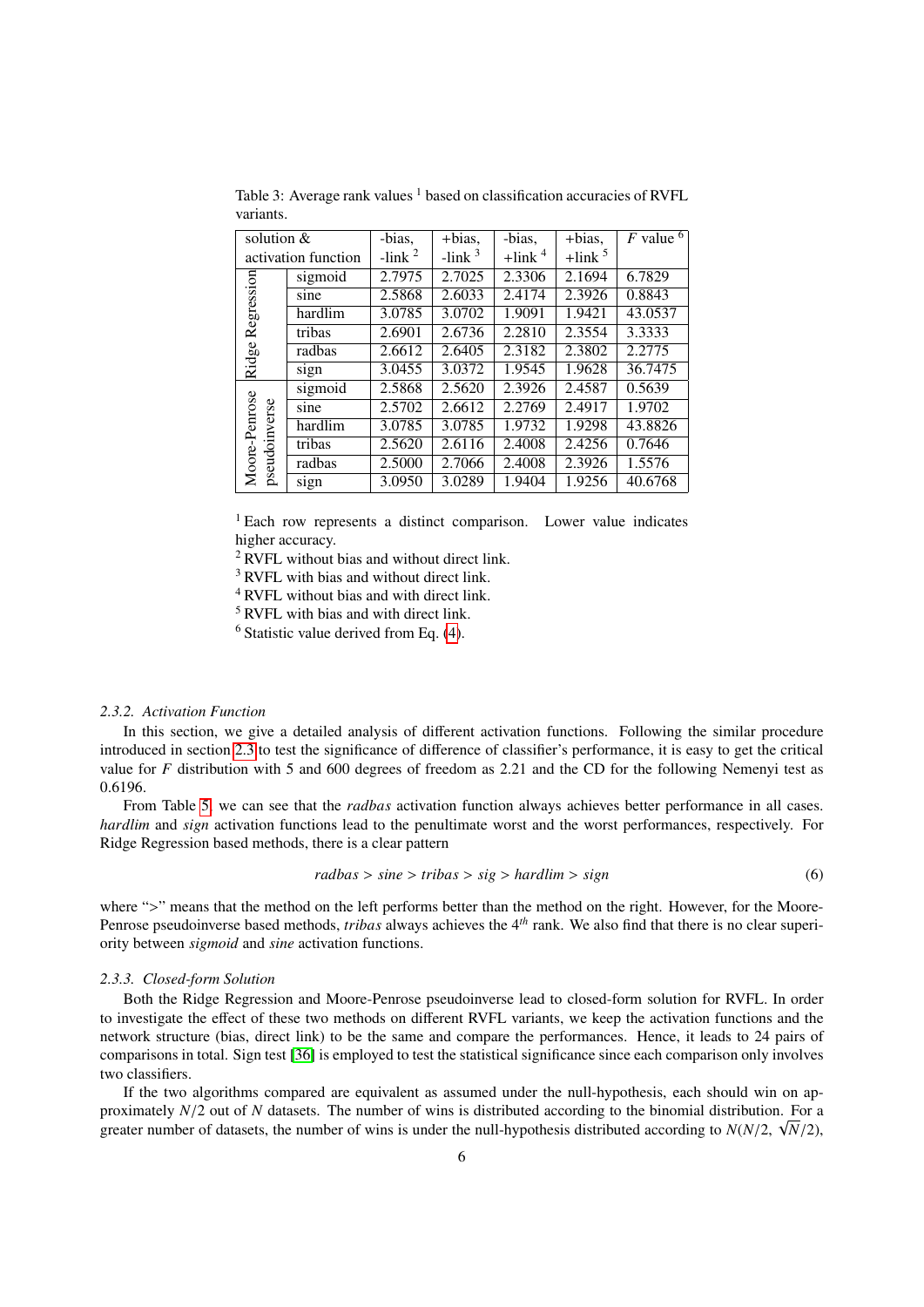<span id="page-6-1"></span>Table 4: Result of statistical test<sup>1</sup>. Statistically significant differences are marked with  $-$ <sup>2</sup> or ++<sup>3</sup>. (a) Ridge regression with "sigmoid"

|         | $-b,-d$ | $+b,-d$ | $-b,+d$ | $+b,+d$ |
|---------|---------|---------|---------|---------|
| $-b,-d$ |         |         |         |         |
| $+b,-d$ |         |         |         |         |
| $-b,+d$ | $^{++}$ |         |         |         |
| $+b,+d$ |         |         |         |         |

(b) Ridge regression with "hardlim"

 $-b.-d$  +b,-d -b,+d +b,+d  $-b,-d$  $+b,-d$  $-b, +d$  ++ ++  $+b, +d$  ++ ++

| (c) Ridge regression with "sign" |  |  |
|----------------------------------|--|--|
|----------------------------------|--|--|

|         | $-b,-d$ | $+b,-d$ | $-b,+d$ | $+b,+d$ |
|---------|---------|---------|---------|---------|
| $-b,-d$ |         |         |         |         |
| $+b,-d$ |         |         |         |         |
| $-b,+d$ | $++$    |         |         |         |
| $+b,+d$ | $^{++}$ | $^{++}$ |         |         |

(d)  $M-P<sup>4</sup>$  pseudoinverse with "hradlim"

|         | $-b,-d$ | $+b,-d$ | $-b,+d$ | $+b,+d$ |
|---------|---------|---------|---------|---------|
| $-b,-d$ |         |         |         |         |
| $+b,-d$ |         |         |         |         |
| $-b,+d$ | $++$    |         |         |         |
| $+b,+d$ | $++$    | $++$    |         |         |

| $+b,-d$<br>$-b,+d$<br>$-b,-d$ | $+b,+d$ |
|-------------------------------|---------|
| $-b,-d$                       |         |
| $+b,-d$                       |         |
| $-b,+d$<br>$++$               |         |
| $+b,+d$<br>$+ +$<br>$^{++}$   |         |

 $1$  "+", "-", "b" and "d" have the same meaning as in Table [3.](#page-5-0)

<sup>2</sup> " −−" means the method in the row is statistically significantly worse than the method in the column.

 $3$  "++" means the method in the row is statistically significantly better than the method in the column.

<sup>4</sup> "M-P" stands for Moore-Penrose.

which allows for the use of *z*-test: if the number of wins is at least  $N/2 + 1.96 \sqrt{N}/2$  (or, for a quick rule of a thumb,  $N/2 + \sqrt{N}$ ) the algorithm is significantly better with  $n < 0.05$ . In this case, if one algorithm  $N/2 + \sqrt{N}$ , the algorithm is significantly better with  $p < 0.05$ . In this case, if one algorithm wins more than 71.28 times on 121 datasets, then it is considered as statistically significantly better than the other one. times on 121 datasets, then it is considered as statistically significantly better than the other one. These cases are highlighted in Table [6.](#page-8-0) Table [6](#page-8-0) summarizes the results for each pair of comparisons. The entry in each column represents the number of times ridge regression (pseudoinverse) is better than pseudoinverse (ridge regression) for the same activation function. For example, the first column means ridge regression is better than Moore-Penrose pseudoinverse in 59 of 121 datasets and worse in 57 of 121 datasets. Generally, ridge regression leads to a better performance for almost all cases.

### *2.4. Overall Comparison*

In this section, we present an overall comparison of the RVFL variants. Since we have already found that *hardlim* and *sign* activation functions consistently performed poorly, RVFL with these two activation functions will be excluded in this comparison. Hence, an overall comparison with 36 RVFL variants is presented in Table [7.](#page-8-1) In the same way, pairs of methods whose ranks differ by more than 4.5589 are statistically significantly different.

# <span id="page-6-0"></span>*2.5. Range of the random parameters*

In [\[17\]](#page-11-2), the authors indicate that the performance of the RVFL may depend on the ranges of uniformly distributed random weights. However, this issue has been untouched in the literature to the best of the authors' knowledge. In this work, we investigate this issue by introducing one scaling factor *S* to control the ranges of the randomization. This process can also shed light on the effect of saturation of hidden neurons in RVFL. Based on the performance in previous section, we choose ridge regression based RVFL with *radbas* activation function because it achieves the best performance among all variants.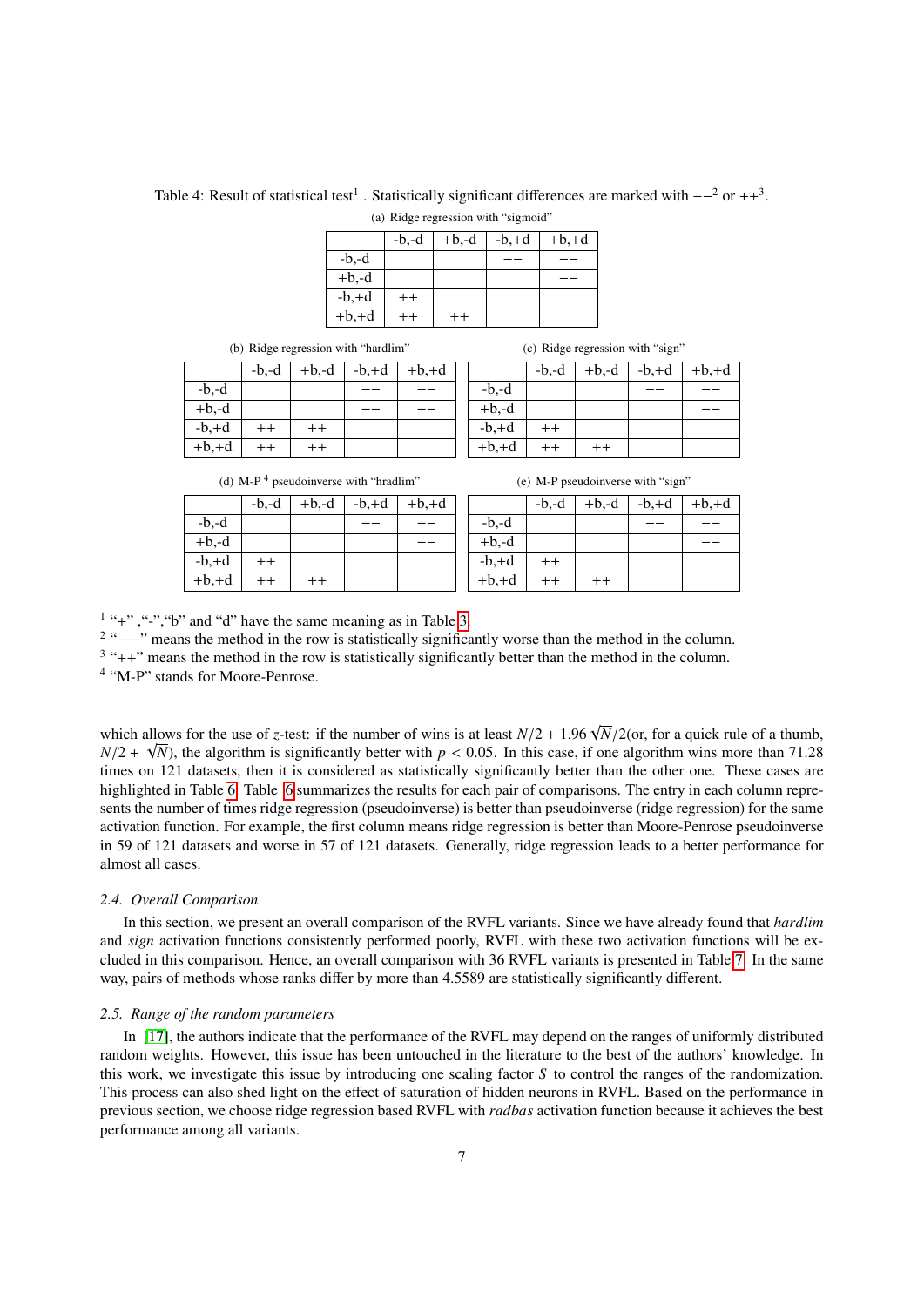<span id="page-7-0"></span>Table 5: Statistical significance test for different activation functions. The values in bracket stands for their average rank. Lower values stands for better performance. The mark <sup>√</sup> indicates that these two methods are statistically significantly different.

|         |         |        | ÷       | ÷      |        |        |         |         |        | $\tilde{}$ | $\tilde{\phantom{a}}$ |        |               |
|---------|---------|--------|---------|--------|--------|--------|---------|---------|--------|------------|-----------------------|--------|---------------|
|         | sigmoid | sine   | hardlim | tribas | radbas | sign   |         | sigmoid | sine   | hardlim    | tribas                | radbas | sign          |
|         | (3.18)  | (2.67) | (4.83)  | (2.95) | (2.48) | (4.89) |         | (3.16)  | (2.69) | (4.80)     | (2.98)                | (2.49) | (4.88)        |
| sigmoid |         |        |         |        |        |        | sigmoid |         |        |            |                       |        | $\mathcal{N}$ |
| (3.18)  |         |        |         |        |        |        | (3.16)  |         |        |            |                       |        |               |
| sine    |         |        |         |        |        |        | sine    |         |        |            |                       |        |               |
| (2.67)  |         |        |         |        |        |        | (2.69)  |         |        |            |                       |        |               |
| hardlim |         |        |         |        |        |        | hardlim |         |        |            |                       |        |               |
| (4.83)  |         |        |         |        |        |        | (4.80)  |         |        |            |                       |        |               |
| tribas  |         |        |         |        |        |        | tribas  |         |        |            |                       |        |               |
| (2.95)  |         |        |         |        |        |        | (2.98)  |         |        |            |                       |        |               |
| radbas  |         |        |         |        |        |        | radbas  |         |        |            |                       |        |               |
| (2.48)  |         |        |         |        |        |        | (2.49)  |         |        |            |                       |        |               |
| sign    |         |        |         |        |        |        | sign    |         |        |            |                       |        |               |
| (4.89)  |         |        |         |        |        |        | (4.88)  |         |        |            |                       |        |               |

(c) -bias, +link, Ridge regression

(a) -bias, -link, Ridge regression

(d) +bias, +link, Ridge regression

(b) +bias, -link, Ridge regression

|         | sigmoid | sine   | hardlim | tribas | radbas | sign   |         | sigmoid | sine   | hardlim | tribas | radbas | sign       |
|---------|---------|--------|---------|--------|--------|--------|---------|---------|--------|---------|--------|--------|------------|
|         | (3.45)  | (2.91) | (4.36)  | (2.98) | (2.76) | (4.55) |         | (3.37)  | (2.98) | (4.37)  | (3.02) | (2.71) | (4.54)     |
| sigmoid |         |        |         |        |        |        | sigmoid |         |        |         |        |        | ٨I         |
| (3.45)  |         |        |         |        |        |        | (3.37)  |         |        |         |        |        |            |
| sine    |         |        |         |        |        |        | sine    |         |        |         |        |        |            |
| (2.91)  |         |        |         |        |        |        | (2.98)  |         |        |         |        |        |            |
| hardlim |         |        |         |        |        |        | hardlim |         |        |         |        |        |            |
| (4.36)  |         |        |         |        |        |        | (4.37)  |         |        |         |        |        |            |
| tribas  |         |        |         |        |        |        | tribas  |         |        |         |        |        | $\sqrt{ }$ |
| (2.98)  |         |        |         |        |        |        | (3.02)  |         |        |         |        |        |            |
| radbas  |         |        |         |        |        |        | radbas  |         |        |         |        |        |            |
| (2.76)  |         |        |         |        |        |        | (2.71)  |         |        |         |        |        |            |
| sign    |         |        |         |        |        |        | sign    |         |        |         |        |        |            |
| (4.55)  |         |        |         |        |        |        | (4.54)  |         |        |         |        |        |            |

(e) -bias, -link, Moore-Penrose pseudoinverse

|                   | sigmoid<br>(2.79) | sine<br>(2.82) | hardlim<br>(4.68) | tribas<br>(3.36) | radbas<br>(2.60) | sign<br>(4.75) |
|-------------------|-------------------|----------------|-------------------|------------------|------------------|----------------|
| sigmoid<br>(2.79) |                   |                |                   |                  |                  |                |
| sine<br>(2.82)    |                   |                |                   |                  |                  |                |
| hardlim<br>(4.68) |                   |                |                   |                  |                  |                |
| tribas<br>(3.36)  |                   |                |                   |                  |                  |                |
| radbas<br>(2.60)  |                   |                |                   |                  |                  |                |
| sign<br>(4.75)    |                   |                |                   |                  |                  |                |

|  | (f) +bias, -link, Moore-Penrose pseudoinverse |  |
|--|-----------------------------------------------|--|
|  |                                               |  |

|                   | sigmoid<br>(2.73) | sine<br>(2.96) | hardlim<br>(4.68) | tribas<br>(3.34) | radbas<br>(2.59) | sign<br>(4.69) |
|-------------------|-------------------|----------------|-------------------|------------------|------------------|----------------|
| sigmoid<br>(2.73) |                   |                |                   |                  |                  |                |
| sine<br>(2.96)    |                   |                |                   |                  |                  |                |
| hardlim<br>(4.68) |                   |                |                   |                  |                  |                |
| tribas<br>(3.34)  |                   |                |                   |                  |                  |                |
| radbas<br>(2.59)  |                   |                |                   |                  |                  |                |
| sign<br>(4.69)    |                   |                |                   |                  |                  |                |

(g) -bias,+link, Moore-Penrose pseudoinverse

(h) +bias, +link, Moore-Penrose pseudoinverse

|         | sigmoid | sine   | hardlim | tribas | radbas | sign   |         | sigmoid | sine   | hardlim | tribas | radbas | sign   |
|---------|---------|--------|---------|--------|--------|--------|---------|---------|--------|---------|--------|--------|--------|
|         | (3.10)  | (2.95) | (4.19)  | (3.56) | (2.93) | (4.27) |         | (3.17)  | (3.05) | (4.08)  | (3.58) | (2.99) | (4.12) |
| sigmoid |         |        |         |        |        |        | sigmoid |         |        |         |        |        |        |
| (3.10)  |         |        |         |        |        |        | (3.17)  |         |        |         |        |        |        |
| sine    |         |        |         |        |        |        | sine    |         |        |         |        |        |        |
| (2.95)  |         |        |         |        |        |        | (3.05)  |         |        |         |        |        |        |
| hardlim |         | $\sim$ |         |        |        |        | hardlim |         |        |         |        | ٠      |        |
| (4.19)  |         |        |         |        |        |        | (4.08)  |         |        |         |        |        |        |
| tribas  |         |        |         |        |        |        | tribas  |         |        |         |        |        |        |
| (3.56)  |         |        |         |        |        |        | (3.58)  |         |        |         |        |        |        |
| radbas  |         |        |         |        |        |        | radbas  |         |        |         |        |        |        |
| (2.93)  |         |        |         |        |        |        | (2.99)  |         |        |         |        |        |        |
| sign    |         | $\sim$ |         |        |        |        | sign    |         |        |         |        |        |        |
| (4.27)  |         |        |         |        |        |        | (4.12)  |         |        |         |        |        |        |

In previously section, the random weights are generated with uniform distribution in  $[-1,1]$ , as done exactly in  $[35]$ , while the biases are in [0,1]. In this section, the random weights and biases are generated with uniform distribution in  $[-S, S]$  and  $[0, S]$  respectively, where *S* is a positive scaling factor. In this work, we set  $S = 2^t$ , *t* is set to be -5:0.5:5.<br>The performances 21 RVEL configurations with direct links and bias are summarized in Fig. The performances 21 RVFL configurations with direct links and bias are summarized in Fig. [2.](#page-9-0) It is obvious that all RVFL variants perform poorly when the range of the random parameters becomes either too large or too small. Another interesting conclusion is the commonly adopted approach that  $S = 1$  for the randomization may not lead to the optimal performance.

For RVFL without direct link, setting *<sup>t</sup>* > 0 for scaling factor *<sup>S</sup>* to increase the discrimination power of the features in the hidden neurons may make more neurons to saturate. This can be compensated by either having more hidden neurons or the direct link from the input layer to the output layer. On the other hand, setting *<sup>t</sup>* < 0 for scaling factor *S* to reduce the possibility of neuronal saturation may reduce the discrimination power of the features in the hidden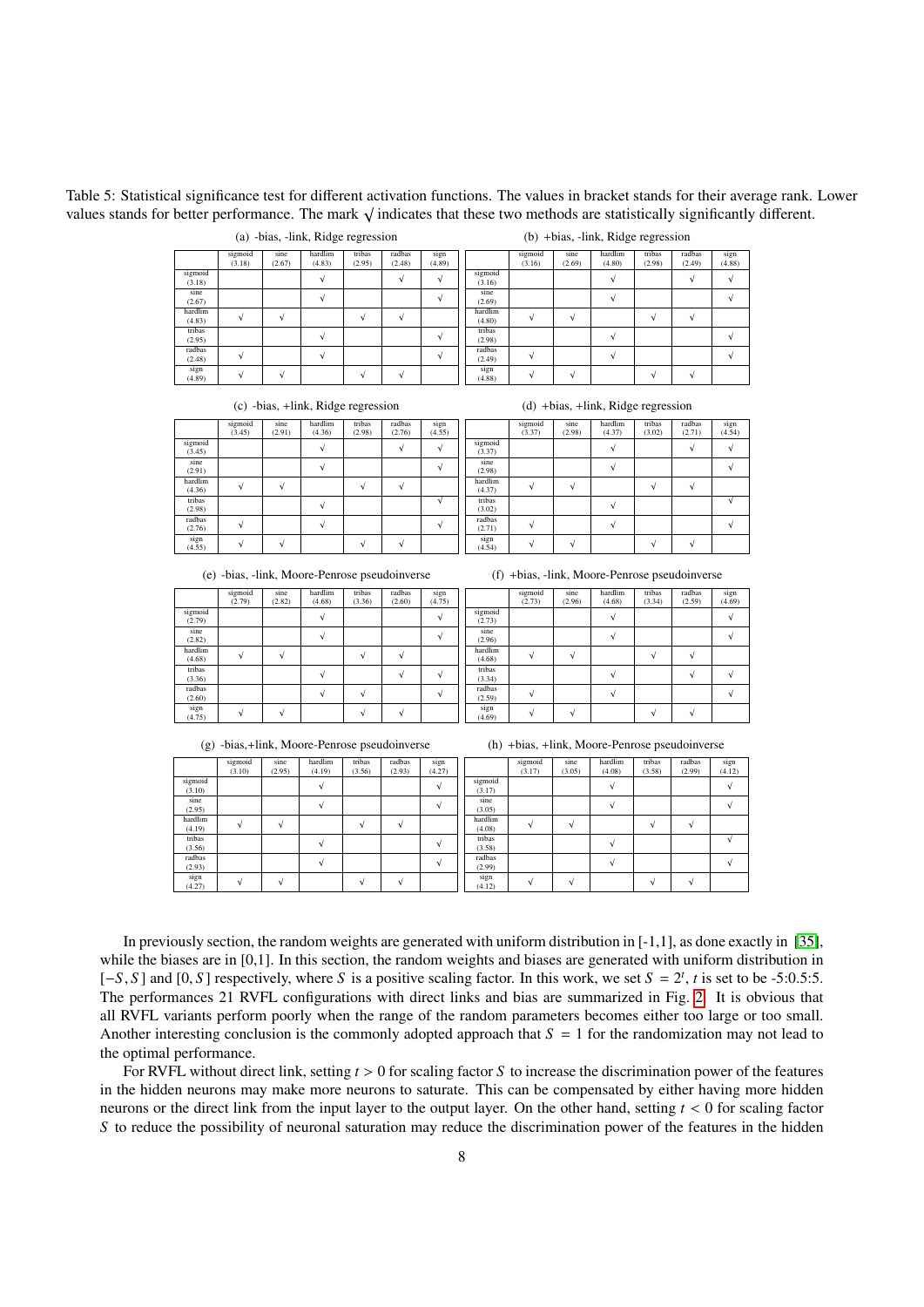<span id="page-8-0"></span>Table 6: Comparisons between ridge regression and Moore-Penrose pseudoinverse. The entry in each column represents the number of times ridge regression (pseudoinverse) is better than pseudoinverse (ridge regression) for the same activation function. Statistically significant columns are highlighted.

| $(a)$ -bias, -link,         |         |      |         |        |        |      |  |  |
|-----------------------------|---------|------|---------|--------|--------|------|--|--|
|                             | sigmoid | sine | hardlim | tribas | radbas | sign |  |  |
| Ridge Regression            | 59      | ΩI   | 80      |        | 63     | 80   |  |  |
| Moore-Penrose pseudoinverse |         | 56   | 36      |        | 54     |      |  |  |

| $(b) + bias$ , $-link$ ,    |         |      |         |        |        |      |  |  |
|-----------------------------|---------|------|---------|--------|--------|------|--|--|
|                             | sigmoid | sine | hardlim | tribas | radbas | sign |  |  |
| Ridge Regression            |         | 70   |         |        |        |      |  |  |
| Moore-Penrose pseudoinverse | 58      | 48   |         | 40     |        |      |  |  |

| $(c)$ -bias, $+$ link,      |         |      |         |        |        |      |  |  |
|-----------------------------|---------|------|---------|--------|--------|------|--|--|
|                             | sigmoid | sine | hardlim | tribas | radbas | sign |  |  |
| Ridge Regression            | 64      |      | 68      |        | 58     | 63   |  |  |
| Moore-Penrose pseudoinverse |         | 56   | 46      |        | 59     |      |  |  |

| $(d) + bias, +link,$        |         |      |         |        |        |      |  |  |
|-----------------------------|---------|------|---------|--------|--------|------|--|--|
|                             | sigmoid | sine | hardlim | tribas | radbas | sign |  |  |
| Ridge Regression            | 68      |      |         |        |        |      |  |  |
| Moore-Penrose pseudoinverse | 49      | 56   | 47      |        |        |      |  |  |

Table 7: Overall Comparison based on overall ranks of 32 RVFL variants <sup>1</sup>. Lower values in rank reflects better performance.

<span id="page-8-1"></span>

| Method | RR, -b,-d, sigmoid, | RR, +b,-d, sigmoid,               | $RR, -b, +d, sigmoid,$ | $RR, +b, +d, sigmoid$ |
|--------|---------------------|-----------------------------------|------------------------|-----------------------|
| Rank   | 18.3182             | 18.0579                           | 17.0000                | 16.6860               |
| method | RR, -b,-d, sine,    | $RR, +b, -d, sine,$               | $RR,-b,+d,sine$ ,      | $RR, +b, +d, sine$    |
| Rank   | 15.1157             | 15.2603                           | 14.5455                | 14.9421               |
| method | RR, -b,-d,tribas,   | $RR, +b, -d, tribas,$             | RR,-b,+d,tribas,       | $RR, +b, +d, tribas$  |
| Rank   | 16.7810             | 16.7479                           | 15.1446                | 15.5702               |
| method | RR, -b,-d, radbas,  | RR,+b,-d,radbas,                  | RR,-b,+d,radbas,       | $RR, +b, +d,$ radbas  |
| Rank   | 13.9545             | 14.0083                           | 13.2686                | 13.4256               |
|        |                     |                                   |                        |                       |
| Method | MP, -b,-d, sigmoid, | $\overline{MP}$ , +b,-d, sigmoid, | $MP, -b, +d, sigmoid,$ | $MP, +b, +d, sigmoid$ |
| Rank   | 17.0124             | 16.7149                           | 16.5124                | 16.9298               |
| method | $MP, -b, -d, sine,$ | $MP, +b, -d, sine,$               | $MP, -b, +d, sine,$    | $MP, +b, +d, sine$    |
| Rank   | 17.3223             | 18.2066                           | 15.7107                | 16.3678               |
| method | MP, -b,-d,tribas,   | $MP, +b, -d, tribas,$             | MP,-b,+d,tribas,       | $MP, +b, +d, tribas$  |
| Rank   | 20.8636             | 20.9876                           | 19.7934                | 20.1612               |
| method | MP, -b,-d,radbas,   | MP <sub>,+b,-d,radbas,</sub>      | MP,-b,+d,radbas,       | $MP, +b, +d,$ radbas  |

<sup>1</sup> RR and MP stand for ridge regression and Moore-Penrose pseudoinverse, respectively. "+", "-", "b" and "d" are the same meaning as in Table [3.](#page-5-0)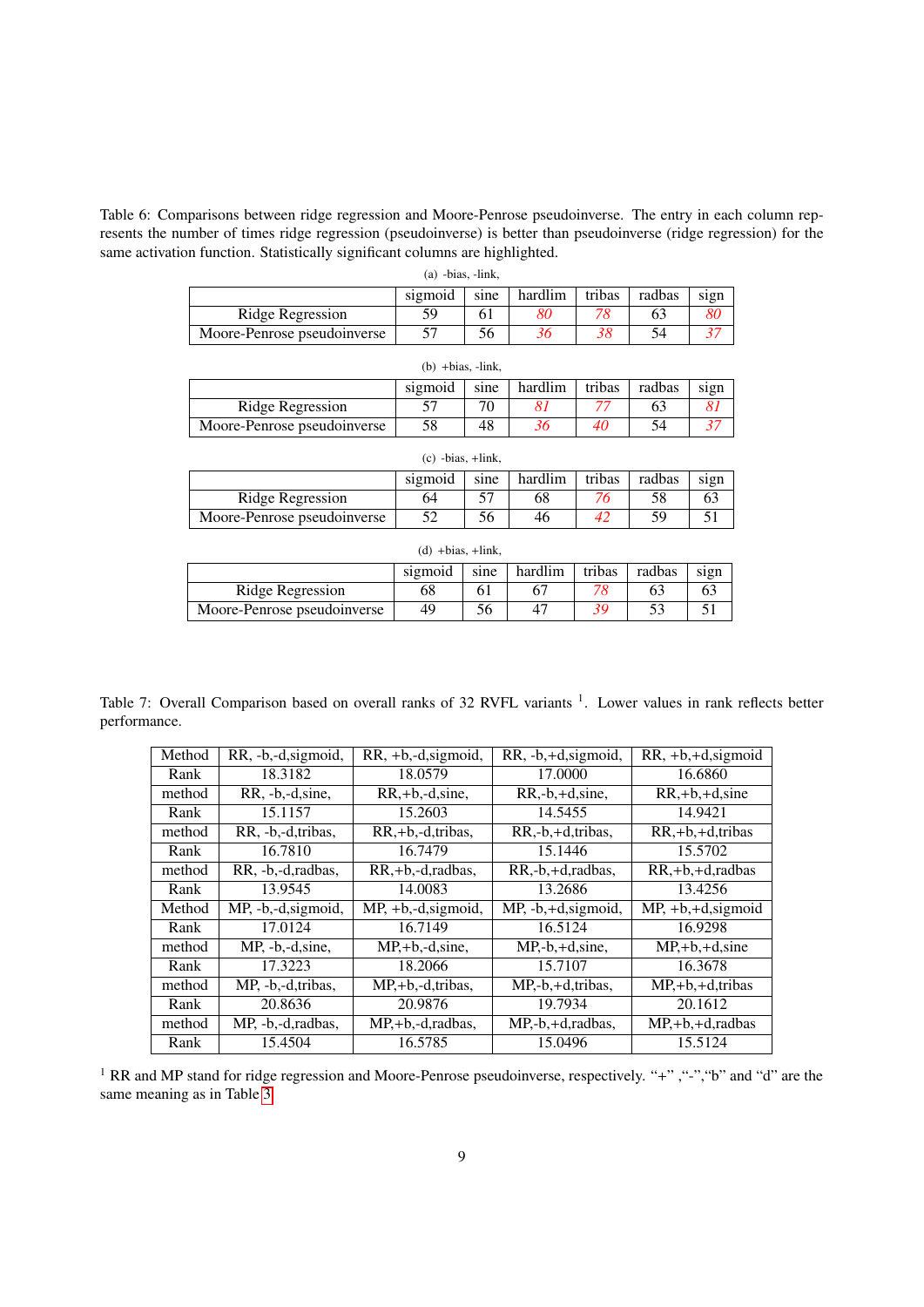

<span id="page-9-0"></span>Figure 2: Performance of RVFL based for different ranges of randomization. Smaller rank indicates better accuracy and less number of hidden neurons. *N* stands for the number of hidden neurons corresponding to the testing accuracy used in the ranking.

neurons. Again, this can be compensated to some degree by having more hidden neurons or the direct link from the input layer to output layer. In Table [8](#page-9-1) and Table [9,](#page-9-2) we also present rank values based on accuracies and number of hidden neurons of different RVFL variants for different scaling factor *<sup>S</sup>* with *<sup>t</sup>* <sup>=</sup> <sup>−</sup>1.5 : 0.5 : 1.5 since their performance is consistently better than others as indicated in Fig. [2.](#page-9-0) The average rank values based on accuracies of RVFL when all parameters  $(N, \lambda, S)$  are tuned are presented in Table [10.](#page-10-0)

<span id="page-9-1"></span>Table 8: Average rank values of RVFL based on accuracies for different scale factor values over 121 datasets. Each column stands for a distinct comparison. Lower rank means higher accuracy. All RVFLs use ridge regression solution and *radbas* activation function.

| Method  | $S = 2^{-1.5}$ | $S = 2^{-1}$ | $S = 2^{-0.5}$ | $S = 1$ | $S = 2^{0.5}$ | $S = 2^1$ | $S = 2^{1.5}$ |
|---------|----------------|--------------|----------------|---------|---------------|-----------|---------------|
| $-b.-d$ | 2.6446         | 2.5992       | 2.5992         | 2.6612  | 2.7231        | 2.6322    | 2.6653        |
| $+b.-d$ | 2.6529         | 2.5785       | 2.6446         | 2.6405  | 2.6736        | 2.6860    | 2.7355        |
| $-b.+d$ | 2.4298         | 2.4752       | 2.3140         | 2.3182  | 2.3430        | 2.4215    | 2.3182        |
| $+b.+d$ | 2.2727         | 2.3471       | 2.4421         | 2.3802  | 2.2603        | 2.2603    | 2.2810        |

<span id="page-9-2"></span>Table 9: Average rank values of RVFL based on the number of hidden neurons for different scale factor values over 121 datasets. Each column stands for a distinct comparison. Lower rank means less number of hidden neurons. All RVFLs use ridge regression solution and *radbas* activation function.

| Method  | $S = 2^{-1.5}$ | $S = 2^{-1}$ | $S = 2^{-0.5}$ | $S = 1$ | $S = 2^{0.5}$ | $S = 2^1$ | $S = 2^{1.5}$ |
|---------|----------------|--------------|----------------|---------|---------------|-----------|---------------|
| $-b.-d$ | 2.6818         | 2.6529       | 2.6322         | 2.5868  | 2.6653        | 2.6736    | 2.6942        |
| $+b.-d$ | 2.6488         | 2.7025       | 2.5785         | 2.5785  | 2.6488        | 2.6570    | 2.6281        |
| $-b.+d$ | 2.3760         | 2.3140       | 2.3760         | 2.4091  | 2.3636        | 2.3926    | 2.3099        |
| $+b,+d$ | 2.2934         | 2.3306       | 2.4132         | 2.4256  | 2.3223        | 2.2769    | 2.3678        |

Results in Table [8](#page-9-1) and Table [10](#page-10-0) are consistent with the previous subsections which clearly indicate the advantage of the direct link. Moreover, RVFL with direct link achieves better accuracy with less number of hidden neurons. The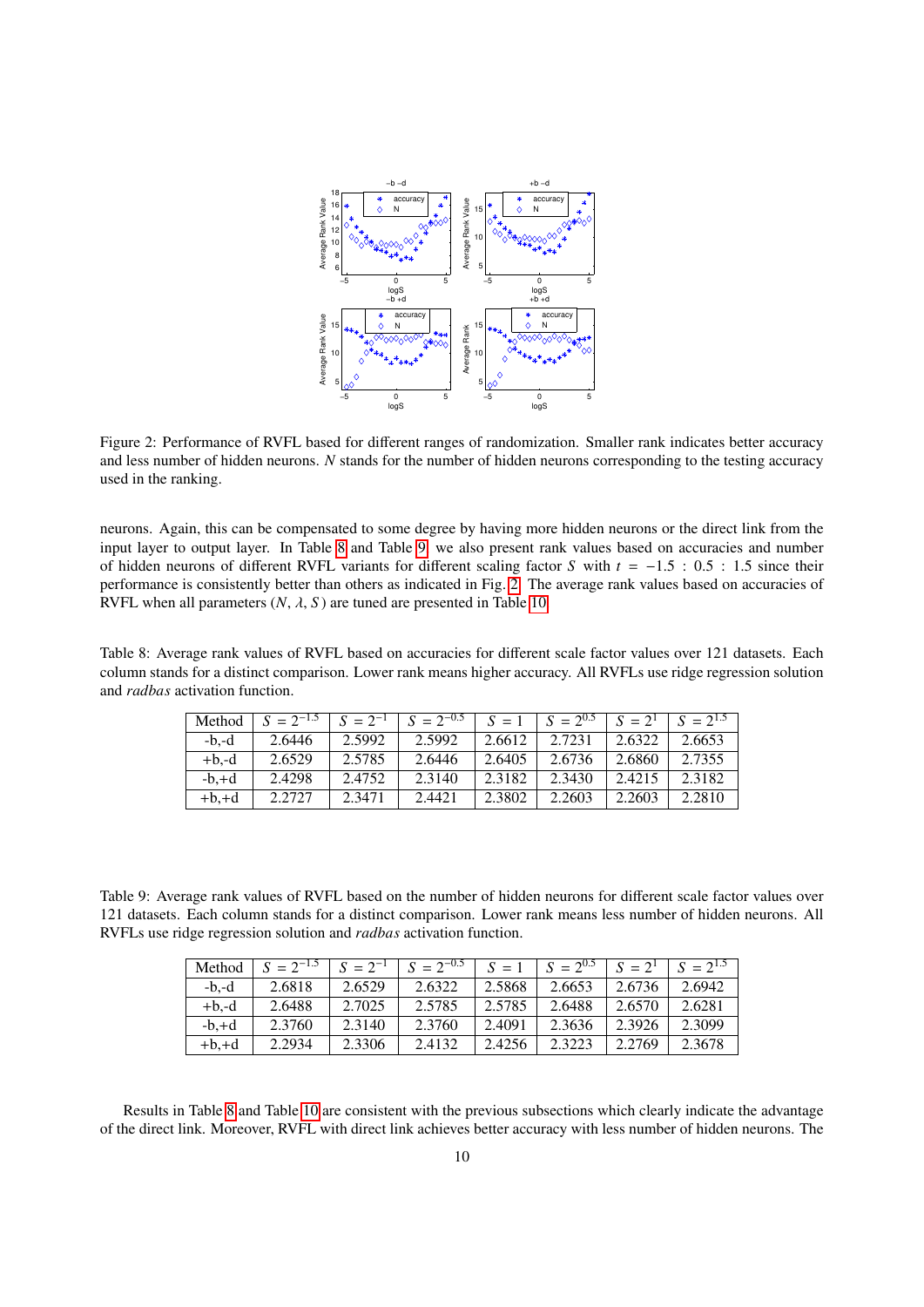<span id="page-10-0"></span>Table 10: Average rank values of RVFL based on accuracies when all parameters (*N*, λ, *<sup>S</sup>* ) are tuned. Lower rank means higher accuracy. All RVFLs use ridge regression solution and *radbas* activation function.

| $-b.-d$                                  | $+b,-d$ | $-b,+d$   $+b,+d$ |  |
|------------------------------------------|---------|-------------------|--|
| Rank   2.8140   2.6653   2.3430   2.1777 |         |                   |  |

direct link from input layer to output layer severs as a standing out regularization and make a high chance for RVFL to achieve a better performance with high possibility than those without direct link. That is, with smaller number of random hidden neurons, direct link in RVFL leads to a thinner and simpler model than those without. For a given set of observations or data, there is always an infinite number of possible hypotheses fit the same data. According to the Occams Razor principle, one should choose from a set of otherwise equivalent models of a given phenomenon the simplest one. For example, it is possible for us to further increase the performance of RVFL if we enlarger the number of random hidden neurons. "Super flat" RVFL models (i.e. with a large number of hidden neurons) are more likely to overfit the available data. This is also in line with the PAC learning theory [\[18\]](#page-11-24) that advocates for learning with lower complexity models. Hence, the tuning range for the number of hidden neurons can be relatively narrower for RVFL with direct links.

# 3. Concluding Remarks

In this work we presented extensive and comprehensive evaluation of variants of RVFL with closed-form solution by using 121 UCI datasets [\[11\]](#page-11-18). The conclusion of our investigations are as follows:

- 1. The effect of the direct links from the input layer to the output layer. It turns out that the direct links lead to better performance than those without in all cases as seen in Table 4.
- 2. The effect of the bias in the output layer. It turns out that the bias term in the output neurons only has mixed effects on the performance, as it may or may not improve performance. Hence, bias can be a tunable network configuration depending on the specific problem.
- 3. Effect of scaling the randomization range of input weights and biases. We show scaling down the randomization range of input weights and biases to avoid saturating the neurons may risk at degenerating the discrimination power of the random features. However, this can be compensated by having more hidden neurons or direct link. Scaling the randomization range of input weights and biases up to enhance the discrimination power of the random features may risk saturating the neurons. Again, this can be compensated by having more hidden neurons or combining with the direct link from the input to the output layer. However, for reasons explained in Subsection [2.5,](#page-6-0) we prefer lower model complexity.
- 4. The performance of 6 commonly used activation functions summarized in Table [1.](#page-2-0) It turns out that *radbas* function always leads to a better performance. *hardlim* and *sign* activation functions lead to penultimate worst and worst performances, respectively.
- 5. The performance of Moore-Penrose pseudoinverse and ridge regression (or regularized Least Square) solutions for the output weights. It turns out that with one more parameter ( $\lambda$  in Eq. [\(2\)](#page-1-3)) to tune, ridge regression based RVFL shows better performance than the Moore-Penrose pseudoinverse based RVFL.

This work sets a basis for future research for random vector functional link network. Future studies and developments of RVFL may include:

- 1. Performance of RVFL ensemble. Neural network has low bias and high variance [\[4\]](#page-11-25). Hence, the performance of RVFL can be significantly improved by ensemble methods.
- 2. Performance of kernel methods with RVFL. Recent research [\[32,](#page-12-9) [33,](#page-12-10) [2\]](#page-11-26) shows the success of random features for large-scale kernel machines. Hence, it is worthy to investigate kernel machines with random features extracted from RVFL.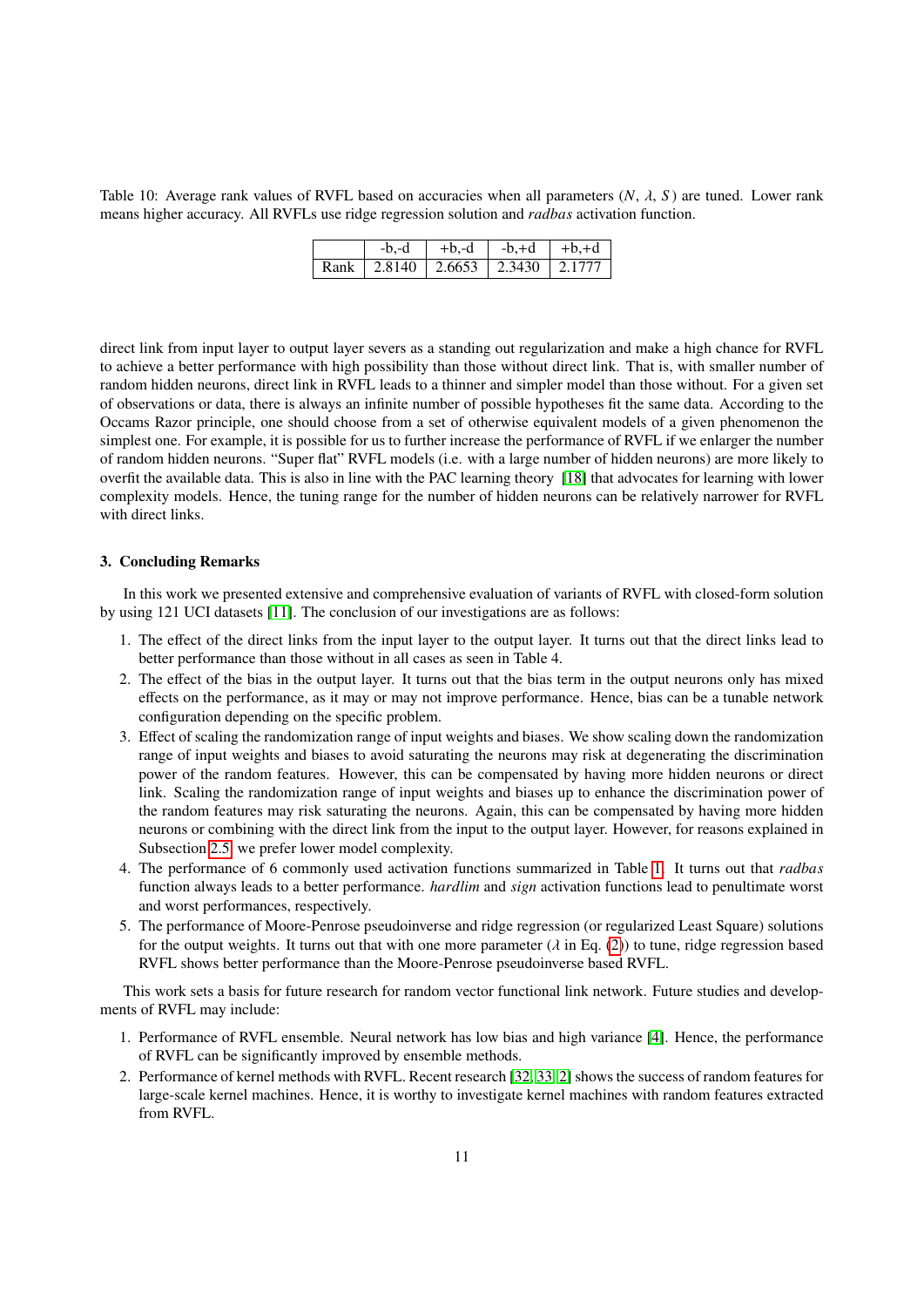3. Performance of deep RVFL structure. Recent work in computer vision and machine learning community demonstrates the success of deep neural networks [\[19\]](#page-11-27). Hence, how to design a good deep RVFL structure for a specific problem is an open problem now.

### Acknowledgement

The authors would like to thank the Guest Editors and the reviewers for their valuable comments. In particular, authors thank the managing Guest Editor Associate Professor Dianhui Wang for suggesting us to investigate the scaling of randomization. Results presented in Section [2.5](#page-6-0) show overall performance enhancement due to tuning the scaling of randomization.

### References

- <span id="page-11-13"></span>[1] Alhamdoosh, M. and Wang, D. (2014). Fast decorrelated neural network ensembles with random weights. *Information Sciences*, 264:104–117.
- <span id="page-11-26"></span>[2] An, S., Liu, W., and Venkatesh, S. (2007). Face recognition using kernel ridge regression. In *2007 IEEE Conference on Computer Vision and Pattern Recognition*, pages 1–7. IEEE.
- <span id="page-11-16"></span>[3] Bartlett, P. L. (1998). The sample complexity of pattern classification with neural networks: the size of the weights is more important than the size of the network. *IEEE Transactions on Information Theory*, 44(2):525–536.
- <span id="page-11-25"></span>[4] Breiman, L. (1998). Arcing classifier (with discussion and a rejoinder by the author). *The Annals of Statistics*, 26(3):801–849.
- <span id="page-11-9"></span>[5] Chen, C. P. and Wan, J. Z. (1999). A rapid learning and dynamic stepwise updating algorithm for flat neural networks and the application to time-series prediction. *IEEE Transactions on Systems, Man, and Cybernetics, Part B: Cybernetics*, 29(1):62–72.
- <span id="page-11-11"></span>[6] Chi, H.-M. and Ersoy, O. K. (2005). A statistical self-organizing learning system for remote sensing classification. *IEEE Transactions on Geoscience and Remote Sensing*, 43(8):1890–1900.
- <span id="page-11-4"></span>[7] Cun, L., Boser, B., Denker, J. S., Henderson, D., Howard, R. E., Hubbard, W., and Jackel, L. D. (1990). Handwritten digit recognition with a back-propagation network. In *Advances in Neural Information Processing Systems*, pages 396–404.
- <span id="page-11-6"></span>[8] Dehuri, S. and Cho, S.-B. (2010). A comprehensive survey on functional link neural networks and an adaptive pso–bp learning for cflnn. *Neural Computing and Applications*, 19(2):187–205.
- <span id="page-11-20"></span>[9] Demšar, J. (2006). Statistical comparisons of classifiers over multiple data sets. *Journal of Machine Learning Research*, 7:1-30.
- <span id="page-11-3"></span>[10] Denker, J. S., Gardner, W., Graf, H. P., Henderson, D., Howard, R., Hubbard, W., Jackel, L. D., Baird, H. S., and Guyon, I. (1989). Neural network recognizer for hand-written zip code digits. In *Advances in Neural Information Processing Systems*, pages 323–331.
- <span id="page-11-18"></span>[11] Fernández-Delgado, M., Cernadas, E., Barro, S., and Amorim, D. (2014). Do we need hundreds of classifiers to solve real world classification problems? *Journal of Machine Learning Research*, 15(1):3133–3181.
- <span id="page-11-21"></span>[12] Friedman, M. (1937). The use of ranks to avoid the assumption of normality implicit in the analysis of variance. *Journal of the American Statistical Association*, 32(200):675–701.
- <span id="page-11-22"></span>[13] Friedman, M. (1940). A comparison of alternative tests of significance for the problem of m rankings. *Annals of Mathematical Statistics*, 11(1):86–92.
- <span id="page-11-0"></span>[14] Hornik, K., Stinchcombe, M., and White, H. (1989). Multilayer feedforward networks are universal approximators. *Neural Networks*, 2(5):359–366.
- <span id="page-11-10"></span>[15] Husmeier, D. and Taylor, J. G. (1997). Modelling conditional probabilities with committees of RVFL networks. In *Artificial Neural Networks– ICANN'97*, pages 1053–1058. Springer.
- <span id="page-11-12"></span>[16] Husmeier, D. and Taylor, J. G. (1998). Neural networks for predicting conditional probability densities: Improved training scheme combining EM and RVFL. *Neural Networks*, 11(1):89–116.
- <span id="page-11-2"></span>[17] Igelnik, B. and Pao, Y.-H. (1995). Stochastic choice of basis functions in adaptive function approximation and the functional-link net. *IEEE Transactions on Neural Networks*, 6(6):1320–1329.
- <span id="page-11-24"></span>[18] Kearns, M. J. and Vazirani, U. V. (1994). *An introduction to computational learning theory*. MIT press.
- <span id="page-11-27"></span>[19] Krizhevsky, A., Sutskever, I., and Hinton, G. E. (2012). Imagenet classification with deep convolutional neural networks. In *Advances in Neural Information Processing Systems*, pages 1097–1105.
- <span id="page-11-1"></span>[20] Leshno, M., Lin, V. Y., Pinkus, A., and Schocken, S. (1993). Multilayer feedforward networks with a nonpolynomial activation function can approximate any function. *Neural Networks*, 6(6):861–867.
- <span id="page-11-14"></span>[21] Li, W., Wang, D., and Chai, T. (2015). Multisource data ensemble modeling for clinker free lime content estimate in rotary kiln sintering processes. *IEEE Transactions on Systems, Man, and Cybernetics: Systems,*, 45(2):303–314.
- <span id="page-11-19"></span>[22] Lichman, M. (2013). UCI machine learning repository. <http://archive.ics.uci.edu/ml>.
- <span id="page-11-15"></span>[23] Martínez-Villena, J. M., Rosado-Muñoz, A., and Soria-Olivas, E. (2014). Hardware implementation methods in random vector functional-link networks. *Applied intelligence*, 41(1):184–195.
- <span id="page-11-23"></span>[24] Nemenyi, P. (1963). *Distribution-free Multiple Comparisons*. Princeton University.
- <span id="page-11-5"></span>[25] Pao, Y. (1989). Adaptive pattern recognition and neural networks.
- <span id="page-11-8"></span>[26] Pao, Y.-H., Park, G.-H., and Sobajic, D. J. (1994). Learning and generalization characteristics of the random vector functional-link net. *Neurocomputing*, 6(2):163–180.
- <span id="page-11-17"></span>[27] Pao, Y.-H. and Phillips, S. M. (1995). The functional link net and learning optimal control. *Neurocomputing*, 9(2):149–164.
- <span id="page-11-7"></span>[28] Pao, Y.-H., Phillips, S. M., and Sobajic, D. J. (1992). Neural-net computing and the intelligent control of systems. *International Journal of Control*, 56(2):263–289.